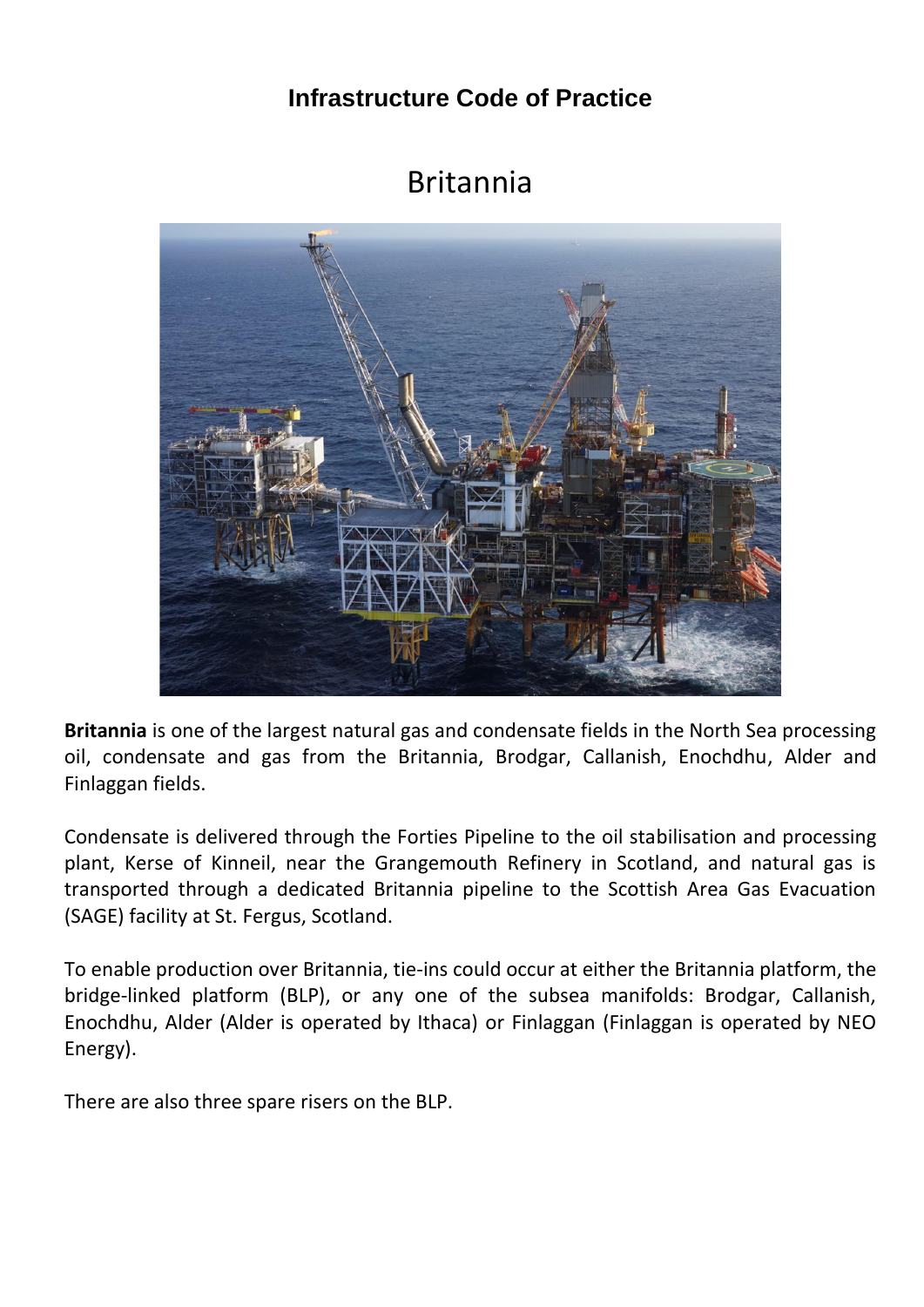| <b>KEY FACTS</b>              |                                                                                                                                                                                                                      |  |  |  |
|-------------------------------|----------------------------------------------------------------------------------------------------------------------------------------------------------------------------------------------------------------------|--|--|--|
| Field                         | <b>Britannia</b>                                                                                                                                                                                                     |  |  |  |
| <b>Block</b>                  | 16/26                                                                                                                                                                                                                |  |  |  |
| Sector                        | U.K. Central North Sea                                                                                                                                                                                               |  |  |  |
| Approx. distance to land      | 210 kilometres/130 miles North East of Aberdeen                                                                                                                                                                      |  |  |  |
| <b>Water Depth</b>            | 136 metres (446 feet)                                                                                                                                                                                                |  |  |  |
| <b>Hydrocarbons Produced</b>  | Oil, gas and condensate                                                                                                                                                                                              |  |  |  |
| <b>Export Method</b>          | Gas - by a 28-inch, 116-mile pipeline, to the SAGE terminal at St Fergus.<br>Oil and Condensate - by a 14-inch, 28-mile pipeline to the Forties Pipeline<br>System via the Unity Platform and onwards to Cruden Bay. |  |  |  |
| Manned / Unmanned             | Manned                                                                                                                                                                                                               |  |  |  |
| Operated / Non-Operated       | Operated                                                                                                                                                                                                             |  |  |  |
| % of Chrysaor Equity          | 58.65%                                                                                                                                                                                                               |  |  |  |
| <b>First Production</b>       | 3 August 1998                                                                                                                                                                                                        |  |  |  |
| <b>Accommodation On Board</b> | 184                                                                                                                                                                                                                  |  |  |  |
| Key Commercial Terms          | Published Key Terms - Alder                                                                                                                                                                                          |  |  |  |

| Infrastructure Information                                         |                                                                                                                                                                                                                                                                                                                                                                                                                                                                |  |  |  |  |  |
|--------------------------------------------------------------------|----------------------------------------------------------------------------------------------------------------------------------------------------------------------------------------------------------------------------------------------------------------------------------------------------------------------------------------------------------------------------------------------------------------------------------------------------------------|--|--|--|--|--|
| <b>Entry Specification:</b>                                        | Dependent on the point at which any potential third-party would enter the<br>Britannia facilities and the composition of production already being<br>processed at that time (also includes areas that cover onward<br>transportation).                                                                                                                                                                                                                         |  |  |  |  |  |
| <b>Exit Specification:</b>                                         | Liquids are exported via the Forties Pipeline System (FPS) (directly<br>negotiable between prospective third-party and FPS). Any exit specification<br>must be achievable with the processing facilities available on the Britannia<br>facilities. Gas is exported through the Britannia pipeline for further<br>processing within the SAGE Gas Terminal at St. Fergus. Exit specification is<br>the National Transmission System specification at that point. |  |  |  |  |  |
| Outline details of primary<br>separation processing<br>facilities: | Primary separation consists of:<br>Britannia Platform - HP Separator (3-phase)*, Platform Well Test Separator<br>(3-phase)*, Finlaggan Separator (3-phase), MP Separator (3-phase), Bridge-<br>Linked Platform (BLP) - Brodgar HP Separator (2-phase), Callanish Separator<br>(3-phase), Brodgar IP Separator (3-phase), Alder Separator (3-phase).<br>*Water is separated, metered and recombined.                                                            |  |  |  |  |  |
| Outline details of gas<br>treatment facilities:                    | Booster compressor is available upstream of the gas treatment and<br>compression trains and allows the Britannia HP Separator to be operated at<br>a lower pressure. There are two parallel gas treatment and compression<br>trains each reducing hydrocarbon dewpoint and water content before<br>compressing the gas for export.                                                                                                                             |  |  |  |  |  |